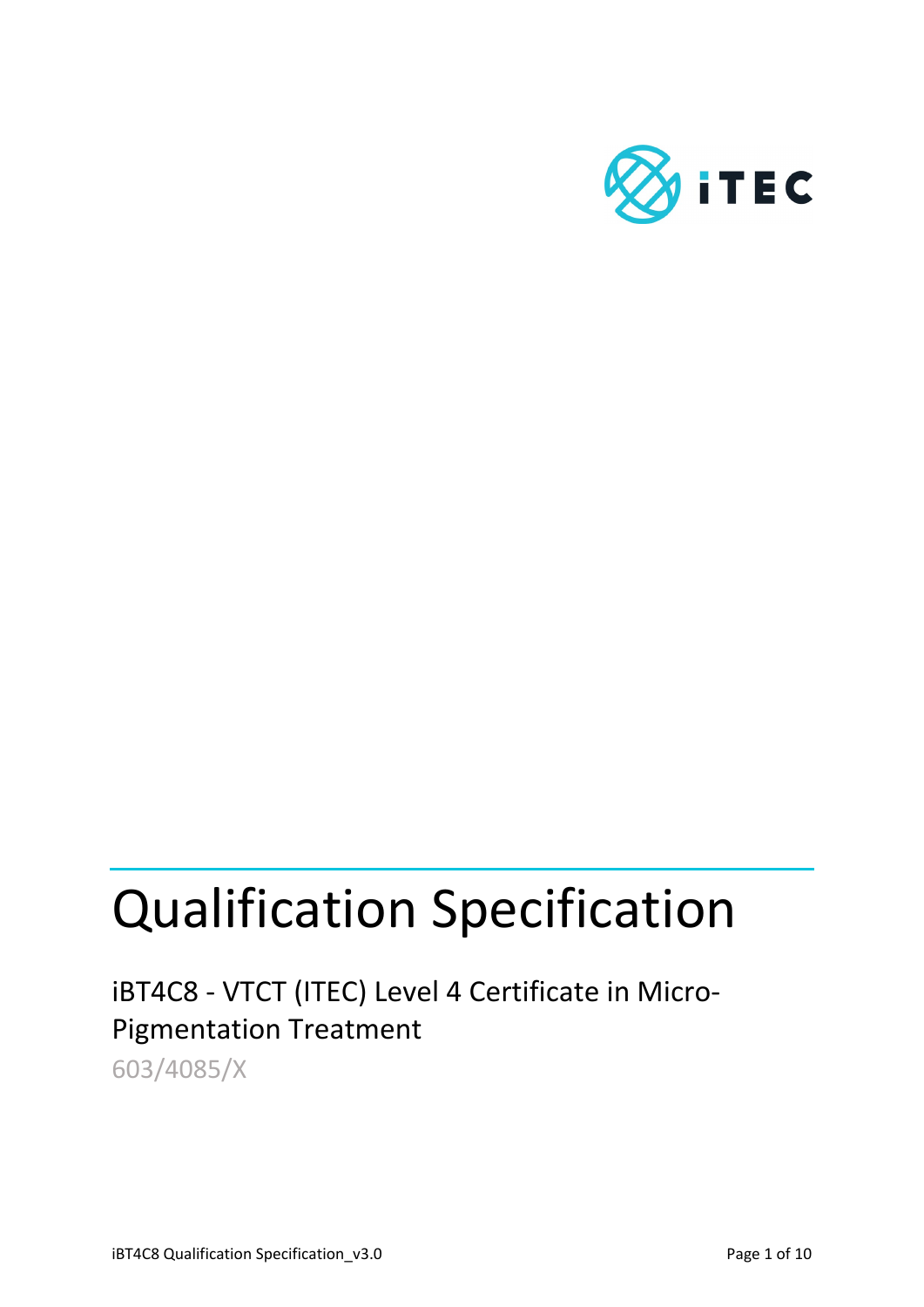# About VTCT (ITEC)

iTEC is a global specialist organisation providing qualifications internationally, and specialises in beauty & spa therapy, hairdressing, complementary therapies and sports and fitness therapy. iTEC offers centres and learners high quality regulated qualifications for employability, specialist subjects and skills enhancement.

iTEC has close working partnerships with over 700 approved centres in over 40 countries, and offices in England, Ireland, South Africa, Asia Pacific and the USA. iTEC became part of VTCT (Vocational Training and Charitable Trust), in 2016 to strengthen its position in the industry internationally.

For more information visit us a[t www.itecworld.co.uk,](http://www.itecworld.co.uk/) or contact our dedicated Customer Support Team via email[; customersupport@vtct.org.uk](mailto:customersupport@vtct.org.uk) or call +44 (0)23 8068 4500

All material in this publication is copyright of VTCT © Vocational Training Charitable Trust, 2019, 2020. All qualifications are awarded by VTCT.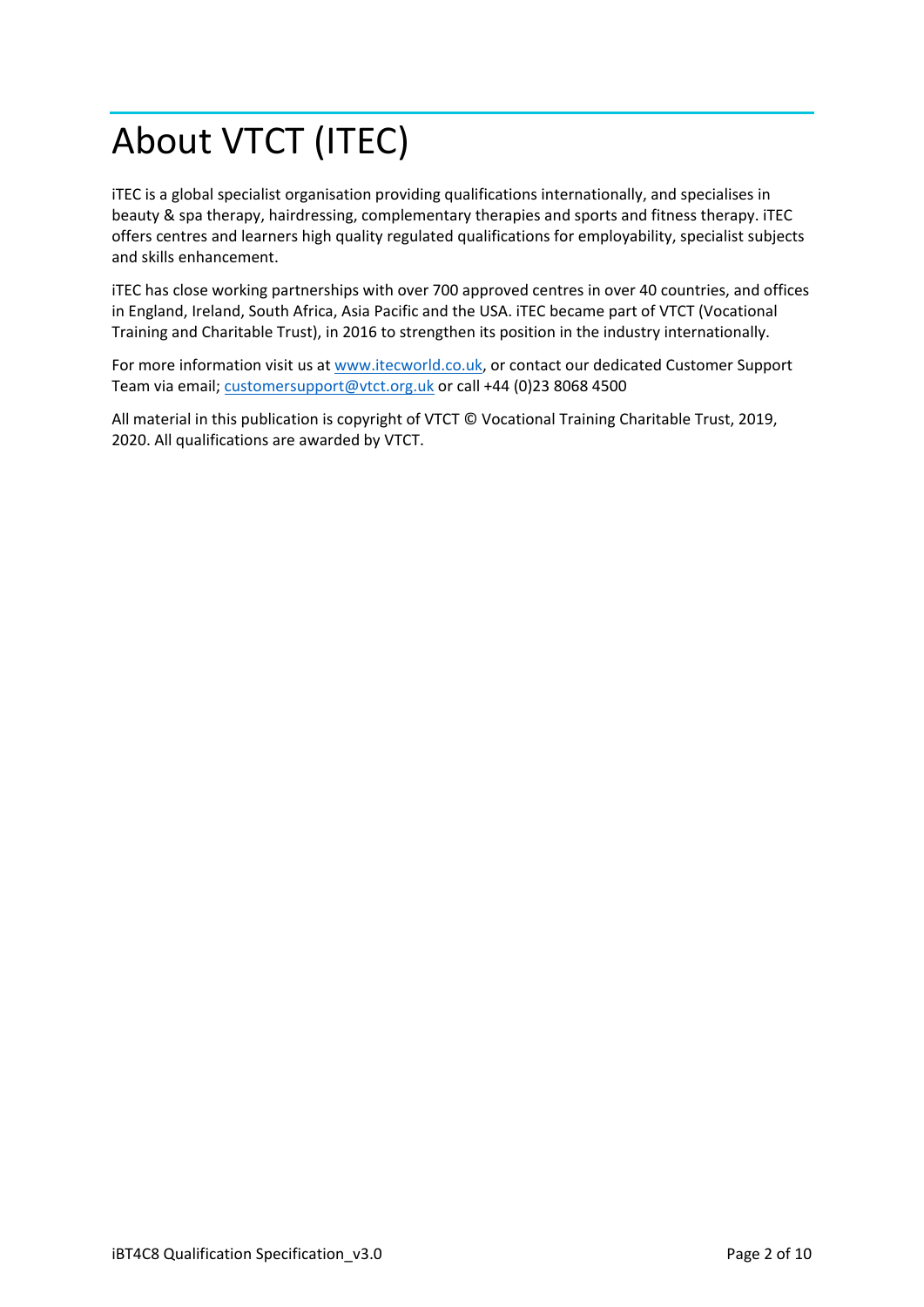# Qualification at a glance

| <b>Qualification title</b>            | VTCT (ITEC) Level 4 Certificate in Micro-Pigmentation<br>Treatment                                                                                                                                                                                                                                                                                  |  |
|---------------------------------------|-----------------------------------------------------------------------------------------------------------------------------------------------------------------------------------------------------------------------------------------------------------------------------------------------------------------------------------------------------|--|
| <b>Qualification number</b>           | 603/4085/X                                                                                                                                                                                                                                                                                                                                          |  |
| <b>Product code</b>                   | iBT4C8                                                                                                                                                                                                                                                                                                                                              |  |
| <b>First registration date</b>        | 01/10/2019                                                                                                                                                                                                                                                                                                                                          |  |
| <b>Age range</b>                      | $16-18, 19+$                                                                                                                                                                                                                                                                                                                                        |  |
| <b>Credit value</b>                   | 20                                                                                                                                                                                                                                                                                                                                                  |  |
| <b>Total Qualification Time (TQT)</b> | 200                                                                                                                                                                                                                                                                                                                                                 |  |
| <b>Guided Learning (GL) hours</b>     | 119                                                                                                                                                                                                                                                                                                                                                 |  |
| Assessment                            | To be awarded this qualification, learners must successfully<br>achieve the following assessments:<br>External practical examination<br>External theory examination<br>Portfolio of evidence containing<br><b>Treatment evidence</b><br>Assignment<br>-                                                                                             |  |
| <b>Grading</b>                        | Pass/Merit/Distinction                                                                                                                                                                                                                                                                                                                              |  |
| <b>Entry requirements</b>             | It is the responsibility of the centre to ensure that learners<br>have the required knowledge, understanding and skills to<br>enrol and successfully achieve this qualification.<br>It is recommended that learners must hold a Level 2 Diploma<br>for Beauty Therapy or equivalent.<br>Learners who wish to undertake this qualification must also |  |
|                                       | achieve the VTCT (ITEC) Level 2 Award in Infection Prevention<br>(COVID-19) for Beauty Therapy and Nail Services qualification<br>or a regulated equivalent.                                                                                                                                                                                        |  |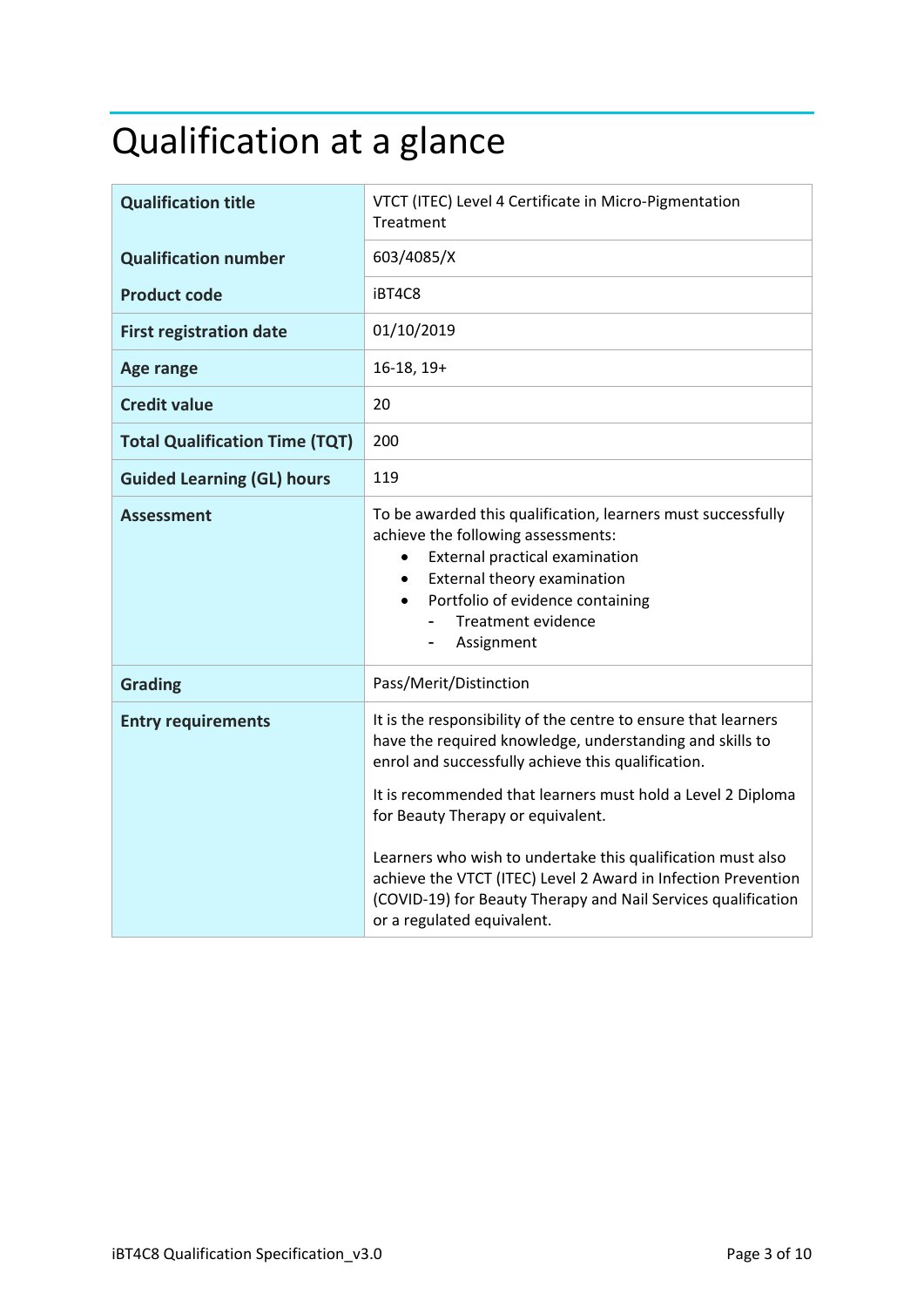## About this qualification

### Aims and objectives

The main aim of the VTCT (ITEC) Level 4 Certificate in Micro-Pigmentation is to enable learners to gain the necessary practical skills and knowledge in order to provide micro-pigmentation treatments to the general public and to gain employment in the beauty industry. The qualification is suitable for learners aged 18 and over and is designed to provide occupational competence at level 4. It also provides a sound platform into further learning at level 4.

### **Content**

This qualification is for learners who want to work within the beauty therapy industry. The qualification consists of 2 mandatory units with a total of 119 hours of Guided Learning (GL) to achieve the full qualification.

The main skills you will perform are:

- Enhancing the client's appearance using micro-pigmentation to include consultation, skin (Fitzpatrick scale) and hair analysis, carrying out relevant tests prior to treatment, recognising contra-indications and contra-actions, treating different areas including eyes, brows and lips and adapting the treatment to the client's specific needs
- Managing health, safety and security in the salon

The learner will also develop knowledge about related health and safety, client care and communication which is essential in order to work and be successful in the beauty industry.

This qualification also provides:

- The related knowledge and understanding required to perform the micro-pigmentation treatment listed above effectively, in particular anatomy and physiology and common diseases and disorders that may affect when a client should or should not receive treatment
- Opportunities for learners to focus on the development of their wider skills in a micropigmentation setting, such as communicating with clients, working with others and problem solving
- Opportunities for learners to develop a range of skills, techniques, personal qualities and attitudes essential for successful performance in employment as a specialist in micro-pigmentation treatments

### Opportunities for progression

Once learners have achieved the VTCT (ITEC) Level 4 Certificate in Micro-Pigmentation they may progress on to other VTCT (ITEC) or equivalent qualifications at level 3 and 4 for example:

- Level 3 Certificate in Spa Treatments
- Level 4 Certificate in Laser and Light Treatment for Skin Rejuvenation
- Level 4 Certificate in Laser and Light Treatment for Hair Removal
- Level 4 Diploma in Spa and Salon Management
- Level 4 Certificate in Radio Frequency
- Level 4 Certificate in Skin Needling
- Level 4 Certificate in Skin Peeling
- Level 4 Certificate in Ultrasound
- Level 5 Certificate in Advanced Blemish Removal
- Level 5 Certificate in Laser Tattoo Removal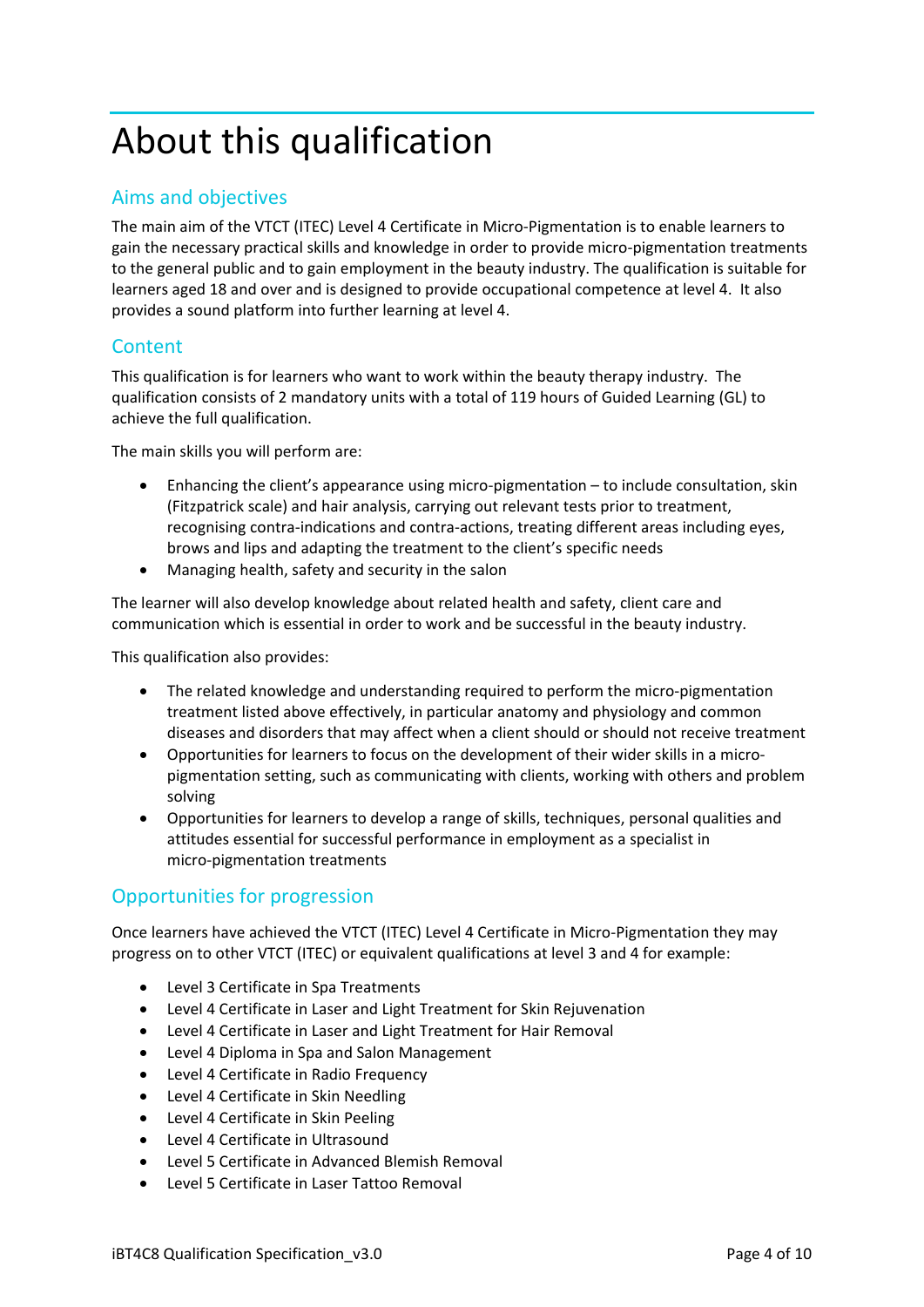### Opportunities for employment

There are opportunities for a beauty therapist specialising in micro-pigmentation treatments to find employment in a variety of areas:

- Beauty salon
- Spa
- Hotel

.

• Own business

### Relationship to National Occupational Standards

This qualification has mapped to National Occupational Standards where they exist and has ensured that best practice in the workplace has been reflected in the qualification. This qualification is linked to the relative job roles as well as ensuring that the qualification reflects the required level of knowledge and ability for the specialist in micro-pigmentation treatments at level 4.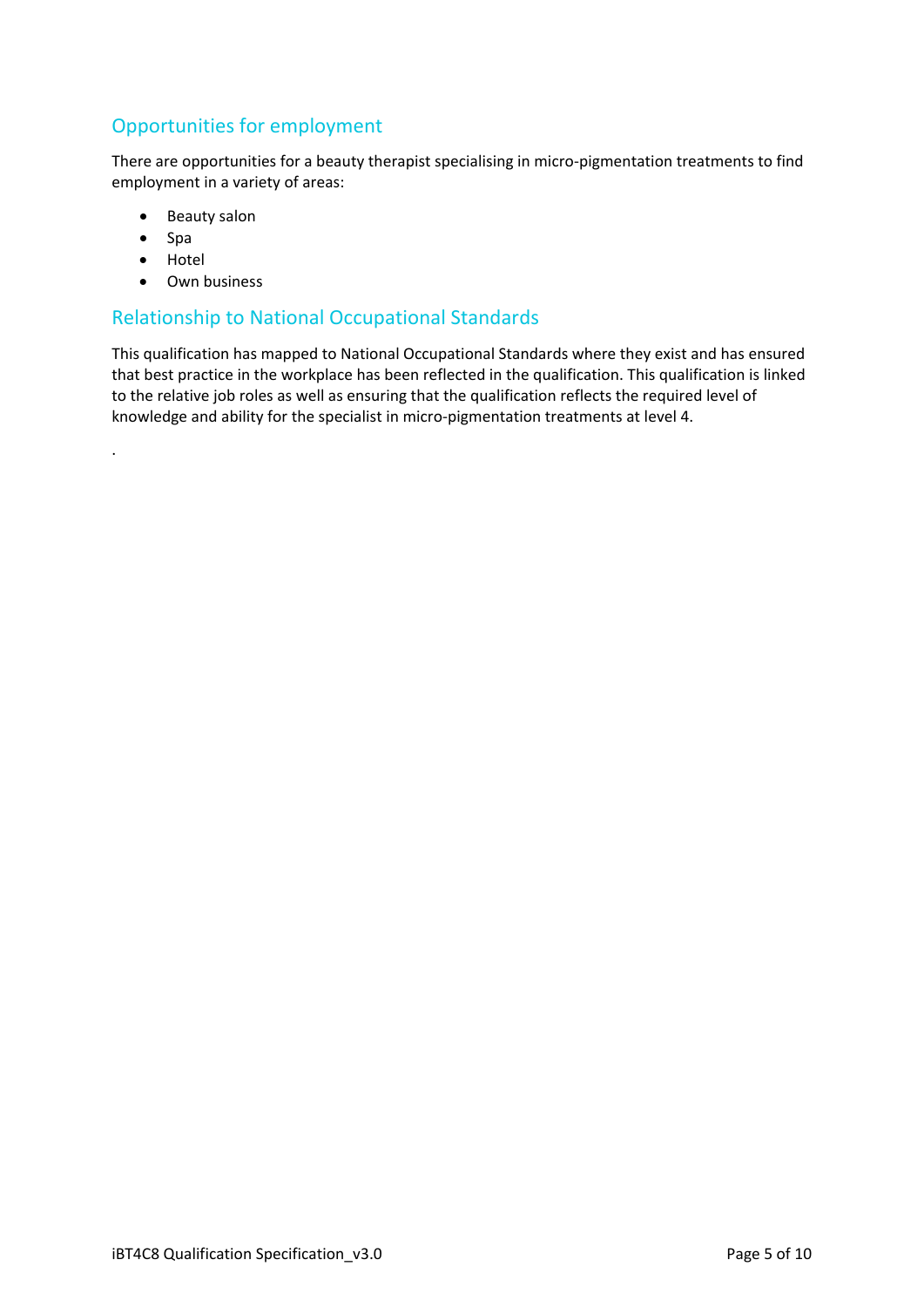### Qualification structure

To be awarded the VTCT (ITEC) Level 4 Certificate in Micro-Pigmentation, learners must achieve all mandatory units.

The minimum GLH required for this qualification is 119

The minimum TQT required for this qualification is 200

#### **Table 1**

| <b>Unit</b><br>code | <b>Mandatory units</b>                                    | <b>Guided</b><br><b>Learning</b><br><b>Hours</b><br>(GLH) | <b>Unit</b><br>reference<br>number | <b>Unit</b><br>weighting<br>for the<br>overall<br>qualification<br>grade |
|---------------------|-----------------------------------------------------------|-----------------------------------------------------------|------------------------------------|--------------------------------------------------------------------------|
| iUCO70              | Management of health, safety and<br>security in the salon | 44                                                        |                                    | 0                                                                        |
| iUBT349             | Enhance appearance using micro-<br>pigmentation treatment | 75                                                        | K/617/4366                         | 100%                                                                     |

### Guided Learning Hours (GLH)

Guided Learning Hours is 'the activity of a learner in being taught or instructed by  $-$  or otherwise participating in education or training under the immediate guidance or supervision of – a lecturer, supervisor, tutor or other appropriate provider of education or training'. This includes 'the activity of being assessed if the assessment takes place under the immediate guidance or supervision of a lecturer, supervisor, tutor or other appropriate provider of education or training'.

### Total Qualification Time (TQT)

Total Qualification Time is the number of notional hours which represents an estimate of the total amount of time that could reasonably be expected to be required, in order for a learner to achieve and demonstrate the achievement of the level of attainment necessary for the award of the qualification.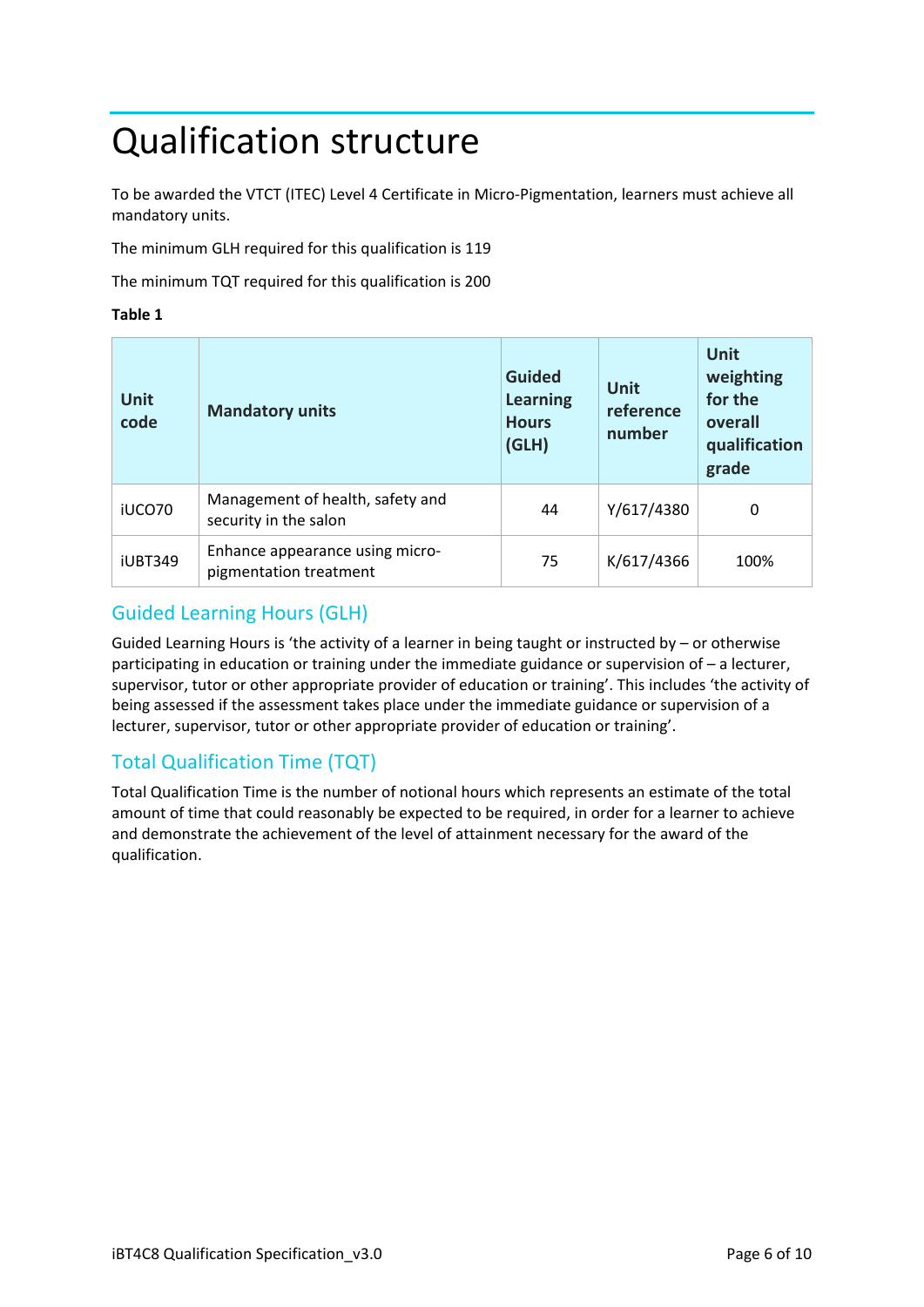### Assessment

All treatment evidence, internal assessments, and underpinning knowledge must be completed prior to the final practical examination.

The final external practical examination will be carried out by the external examiner at the end of the period of learning. The external examiner will also verify a sample of the treatment evidence and internal assessment.

#### **Table 2**

| <b>Unit code</b> | <b>Mandatory units</b>                                    | <b>Assessment</b>                           | <b>Grading</b>                                        |
|------------------|-----------------------------------------------------------|---------------------------------------------|-------------------------------------------------------|
| iUCO70           | Management of health, safety and<br>security in the salon | Portfolio of<br>evidence –<br>Assignment    | Pass or Refer                                         |
| <b>iUBT349</b>   |                                                           | Practical<br>examination                    | Pass 60%-74%<br>Merit 75%-89%<br>Distinction 90%-100% |
|                  | Enhance appearance using micro-<br>pigmentation treatment | Portfolio of<br>evidence $-9$<br>treatments | Pass or Refer                                         |
|                  |                                                           | <b>MCQ</b>                                  | Pass 60%-74%<br>Merit 75%-89%<br>Distinction 90%-100% |

Unit specifications and additional supporting material for this qualification can be found on the iTEC website.

### Grading of the qualification

Learners must achieve a Pass grade or higher in the requisite number of units as specified in the rules of combination, see table 1 above. Only mandatory units which are graded Pass/Merit/Distinction will contribute to the overall grade.

Practical examinations and theory examinations will be graded Pass/Merit/Distinction.

Portfolio of evidence containing the following will be graded Pass/Fail:

- Treatment evidence
- Assignments

The overall qualification is graded Pass/Merit/Distinction.

Grade boundaries for units and the overall calculation for the qualification grade are open to annual review. Following this review, these boundaries and overall calculations can be adjusted by VTCT. This review and possible change within a qualification are to ensure the standard of the qualification grade is upheld throughout the qualification's lifecycle.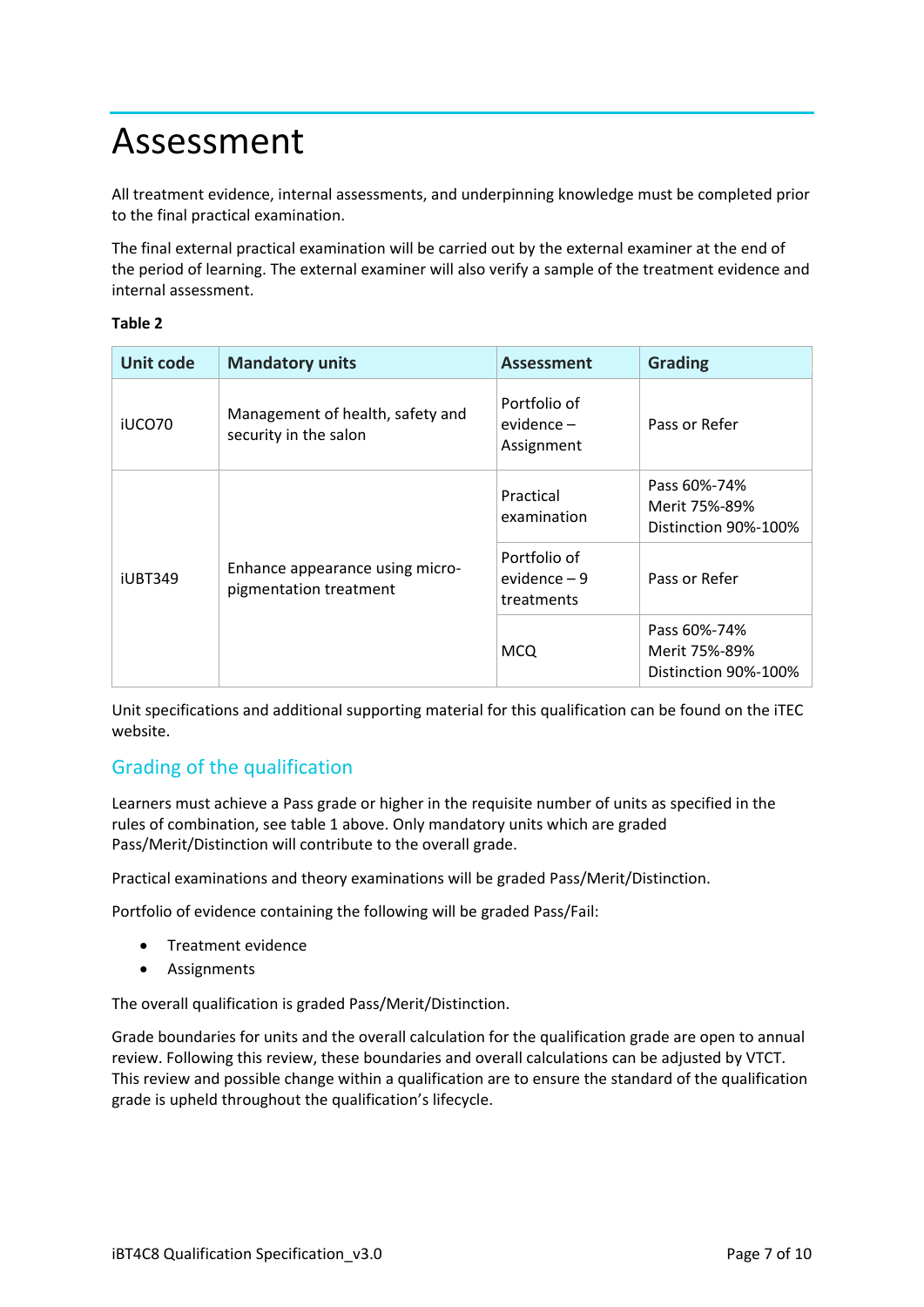### Theory examination

All theory tests must be conducted in a controlled environment and follow the procedures defined by VTCT (ITEC). The theory tests will be set and marked by VTCT (ITEC). The centre is responsible for ensuring the examination can operate seamlessly by organising the process as defined in the 'Instructions for Conducting Examinations' which can be found on the iTEC website.

### Practical examination

Once all aspects of the mandatory units have been completed, learners will be expected to complete an internal mock practical assessment. This will be undertaken by the internal assessor/lecturer using the internal assessment forms. These must be handed to the external examiner on the day of the final external practical examination.

All practical assessments must be conducted in a controlled environment defined by VTCT (ITEC). The practical examination will be conducted by an external examiner; however, the centre is responsible for ensuring the examination can operate seamlessly by organising the process as defined in the 'Instructions for Conducting Examinations' which can be found on the iTEC website. The marking criteria and marking scheme can be found under the documents tab within the qualification.

### Portfolio of evidence

Learners are required to provide a portfolio of evidence containing treatments and/or case studies that they have performed on clients during their training under the supervision of the lecturer who will monitor the quality of the treatments in order to ensure that they meet the criteria.

- The criteria are detailed on the treatment evidence guidance forms
- The learner will need to complete a client consultation form as evidence that they performed the required number of treatments during their training (see Table 1) as they form part of the internal assessment for the qualification. They can be stored in the learner's portfolio

Learners are required to provide assignments under the supervision of the lecturer who will monitor the quality of the assignments in order to ensure that they meet the criteria.

• The criteria are detailed on the assignment guidance forms and form part of the internal assessment for the qualification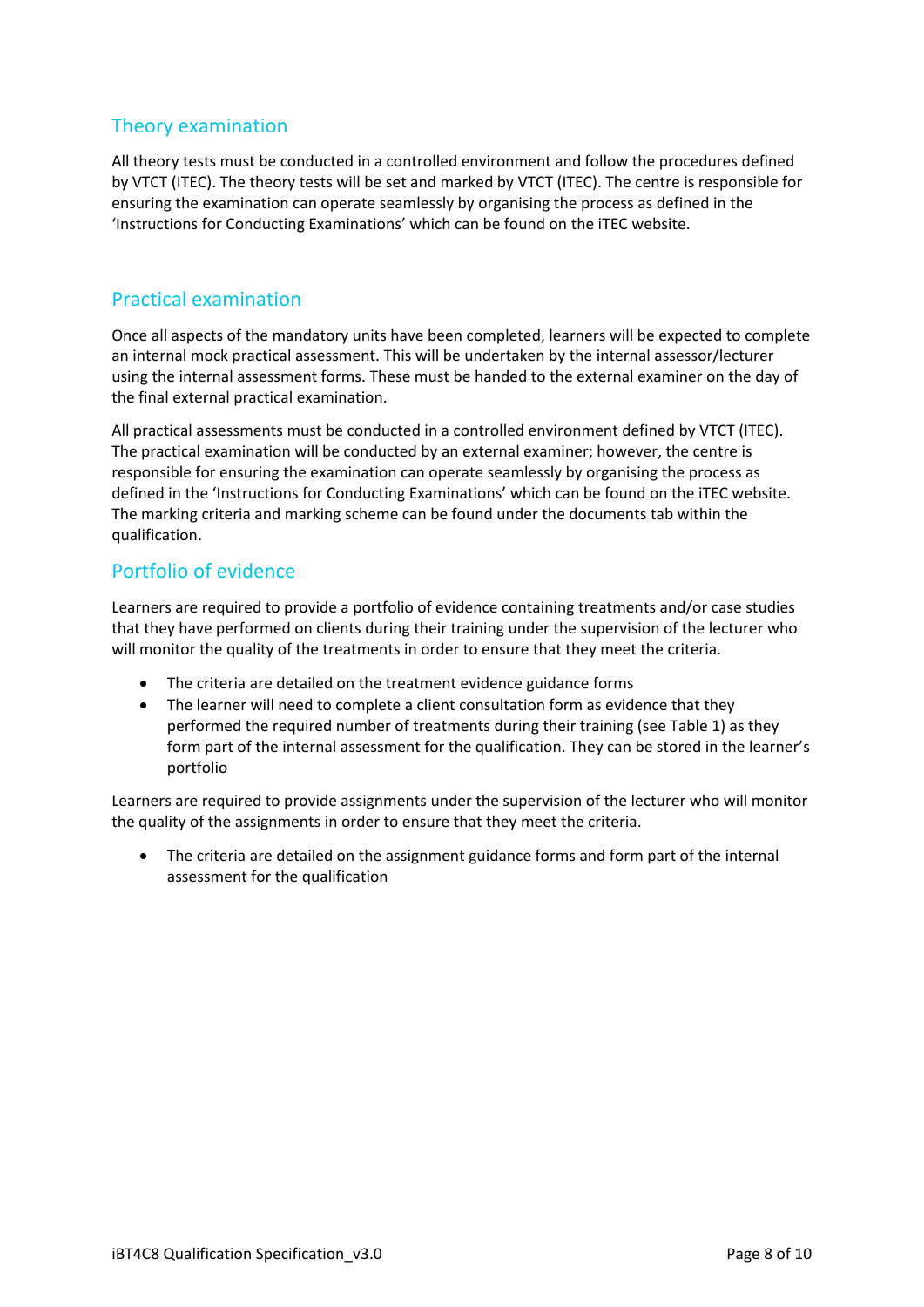### Quality assurance

### Delivery of the qualification

A scheme of work must be approved by VTCT (ITEC) for all units prior to the commencement of the course.

Lecturers should aim to deliver the theory and practical of each unit simultaneously, i.e., both theory and practical of each unit should be taught together to ensure the underpinning knowledge is being delivered at the same time as the practical skills. This will help to ensure that learners understand the structures they are working on as a result of combining delivery with the practical application of treatments.

### Centre resources

The organisation delivering the qualification must provide a suitable environment for teaching the VTCT (ITEC) Level 4 Certificate in Micro-Pigmentation Treatment as well as all equipment both fixed and free standing to complete all aspects of the qualification. Learners need to be made aware of the amount of consumables/towels they will be required to provide.

### Achievement record

All units will require an Achievement Record to be completed by the lecturer for each learner. This achievement record will need to be kept by the centre and may be sampled by the external examiner or external quality assurer on their visit.

An Achievement Record for each unit can be downloaded from the iTEC website.